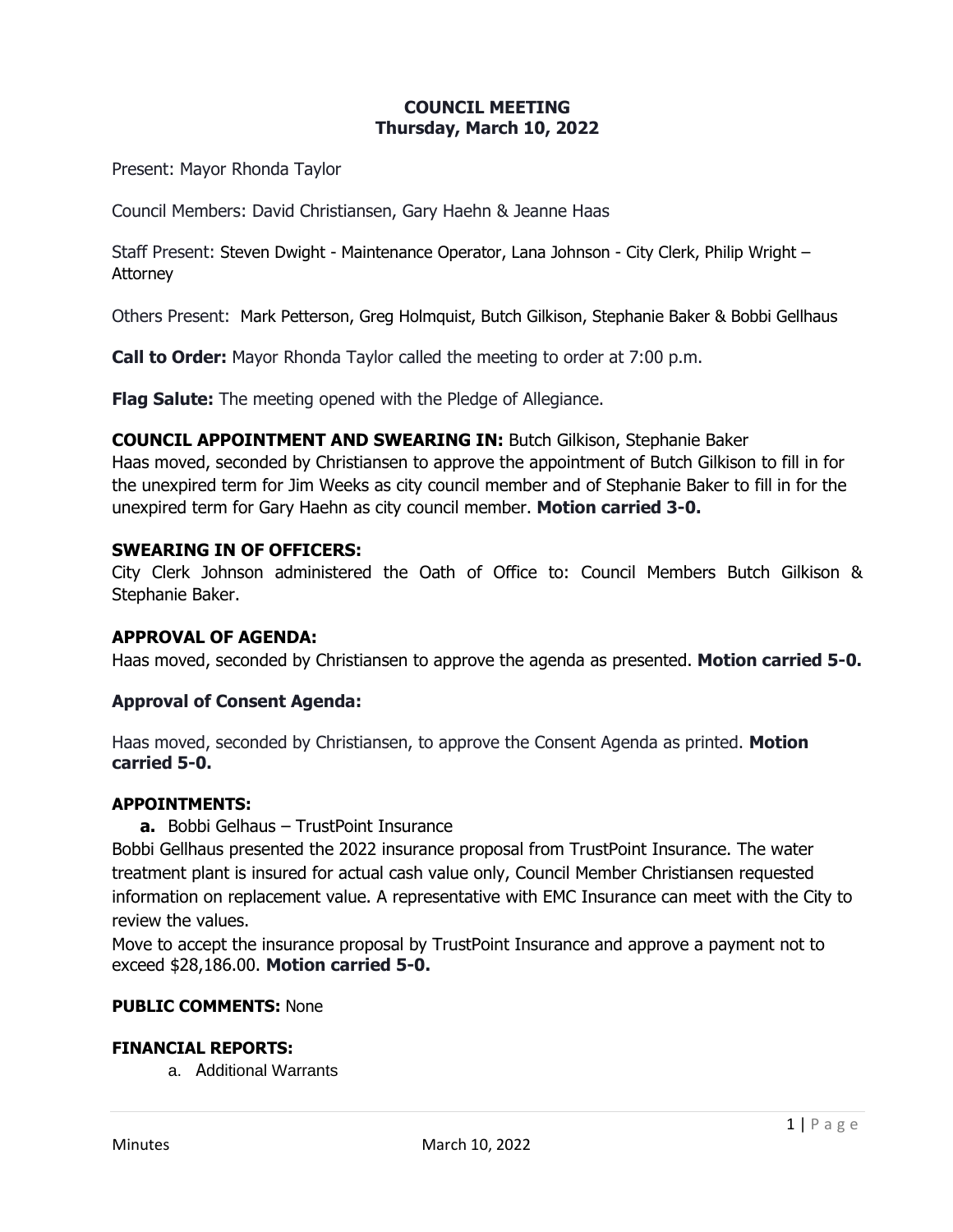Haas moved, seconded by Christiansen to approve additional warrants in the amount of \$548.84. **Motion carried 5-0.**

# **Staff Reports:**

# **Zoning Administrator Report:**

- Attachment A read by City Clerk Johnson
- 2022-Z-01 David & Liz Alford, 12'x20' accessory building 100 Sorg St
- 2022-Z-02 Randy & Marilyn Gesling,  $40'x60'$  accessory building  $-$  208 N  $4<sup>th</sup>$  St
- Resignation

Haas moved, seconded by Hernandez to accept the resignation of Zoning Administrator Heidi Harris effective March 11, 2022. **Motion carried 5-0.**

# **Code Enforcement Officer:**

• Attachment B read by Mayor Taylor

Christiansen moved, seconded by Hernandez to approve and direct the Mayor to approach the appropriate individual with Coffey County to aid in finding the right of way boundaries on Glass Lane. **Motion carried 5-0.**

Maintenance Operator Dwight commented that he worked for Allan at the time Glass Lane was put in. The electrical pole was in the way and there was a gentleman's agreement to move the road south.

# **Maintenance Operator Report:**

- City Wide Clean Up April 11-13
- CIP Steven Dwight

Storm water and trails were the chosen to be reviewed first. The next meeting will be used to review maps. The trail that was mentioned would be concrete over the city water line. The city cannot have concrete over the line.

• EMP Shield – Kansas Base Grant

EMP county grant would be used to cover equipment and the city would need to pay for wiring and labor. Council Member Hernandez asked if this would help with insurance costs.

• Summer Help

Christiansen moved, seconded by Gilkison to approve advertising in The Coffey County Republican for a seasonal laborer. **Motion carried 5-0.**

Christiansen moved seconded by Baker to purchase \$2,000 of fish using donated BRC funds. **Motion carried 5-0**

Rip rap is needed around the pond. Water meters are still in short supply.

# **City Clerk Report:**

• Community Building Calendar

*March –* 5<sup>th</sup> Ducks Unlimited, 8<sup>th</sup> – New Strawn Library, 12<sup>th</sup> Private Event, 15<sup>th</sup> IBEW, 31<sup>st</sup> Showcase of New Strawn

April – 12<sup>th</sup> - New Strawn Library, 16<sup>th</sup> – NSCIO Easter, 19<sup>th</sup> – I.B.E.W.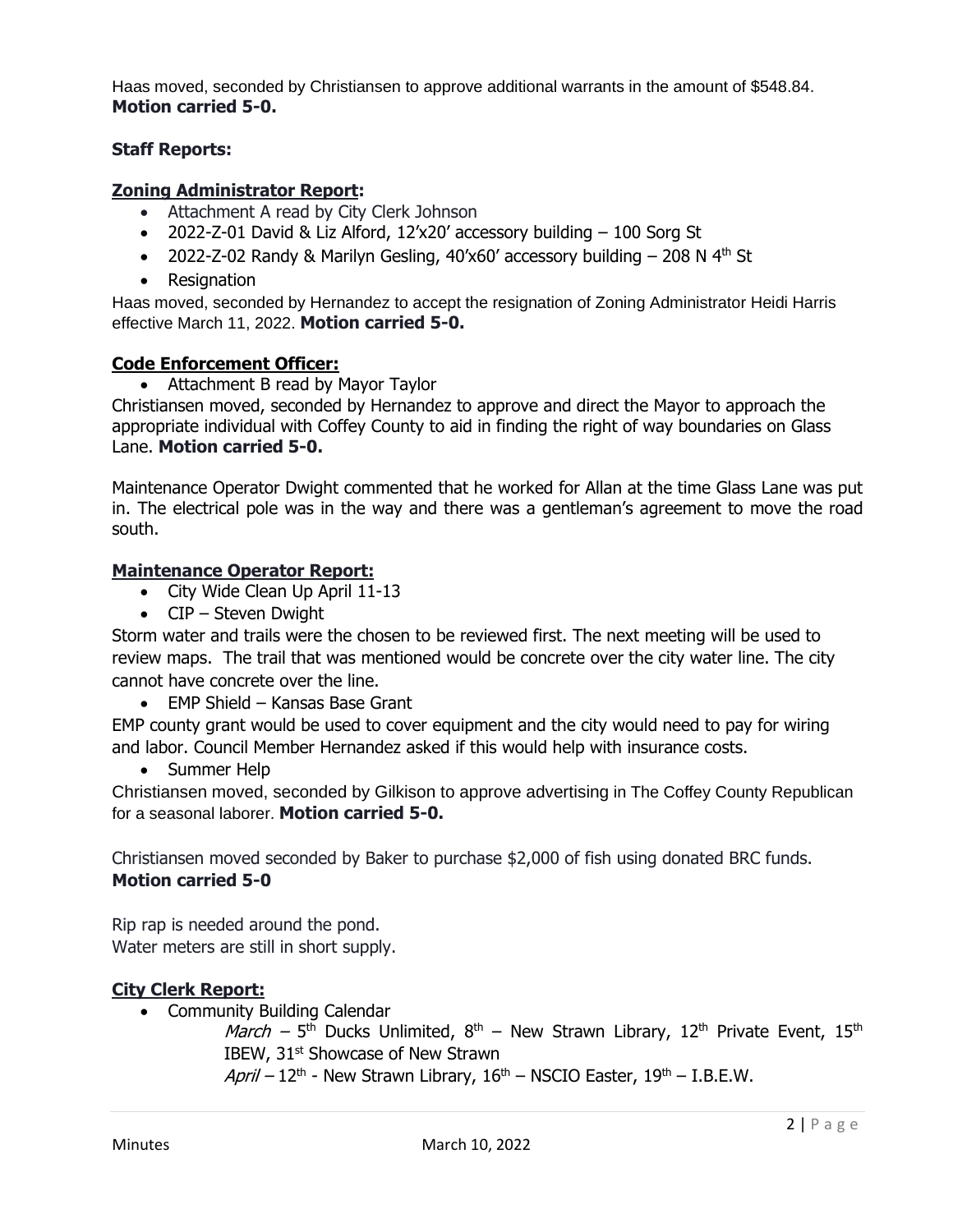# **City Attorney Report**:

• Vacate road easement

City Attorney Wright reported that he has never worked with vacating easements but has reached out for help in the area.

Greg Holmquist is working on the MT Networks ordinance. MT Networks is still sending franchise fee checks to the city and those are being held.

City Attorney Wright explained quorum/KORA/KOMA to the new council members. Do not talk about city business unless in a council meeting, council members do not have the authority to make city decisions, and advised them to set up new email accounts to communicate with the City Clerk.

## **Mayor's Report:**

a. Work Session Potential Date – Personnel Manual, Water Rates Work session on April 29<sup>th</sup>,  $5:00 - 7:00 -$  order pizza from Casey's

b. Shirts

Any council member can provide a shirt to have the City of New Strawn embroidered on it. Sunflower Gal's charges \$7.00 after the initial digitizing fee.

c. County Building Inspector – Meeting 3/16/22, 7:00 pm Mayor Taylor read Attachment C

## **Finance and Economic Development:** Jeanne Haas

a. Finance Update – 2021 Totals

General and Parks are off but hope to have correct numbers at the next meeting.

b. Coffey County Tax Update

Skillman's protested the amount of taxes for 2019, 2020 & 2021 on their office building. The taxes were adjusted so the city has been overpaid for those years but the funds will be taken from the next payment from the county.

c. City Property Tax Exemption Denial

# **Community Building Report:** David Christiansen

Council Member Christiansen reached out to three businesses for quotes on residing the community center. One was received from D & R Builders, Attachment D. They would require 1/3 down to get started. Dwight asked about the finishing of the inside of the window and door that are being removed. That is not included in the quote.

## **Utility Report:**

a. Water Usage & Loss Report

b. Water Maintenance Rates Town vs Hillside Addition

Maintenance Operator Dwight mentioned there is still a small water leak at Hillview.

## **Street Report:** Rhonda Taylor

Maintenance Operator Dwight will be working on street quotes. As of today, prices are 20% higher than they were last year at this time. The final year of the four-year plan was intended to resolve the street issue at the north end of town and that must be done soon. The consensus of the council is for Dwight to get estimates for up to \$150,000. He plans to ask the county if they can break up Industrial Rd so it can be sealed.